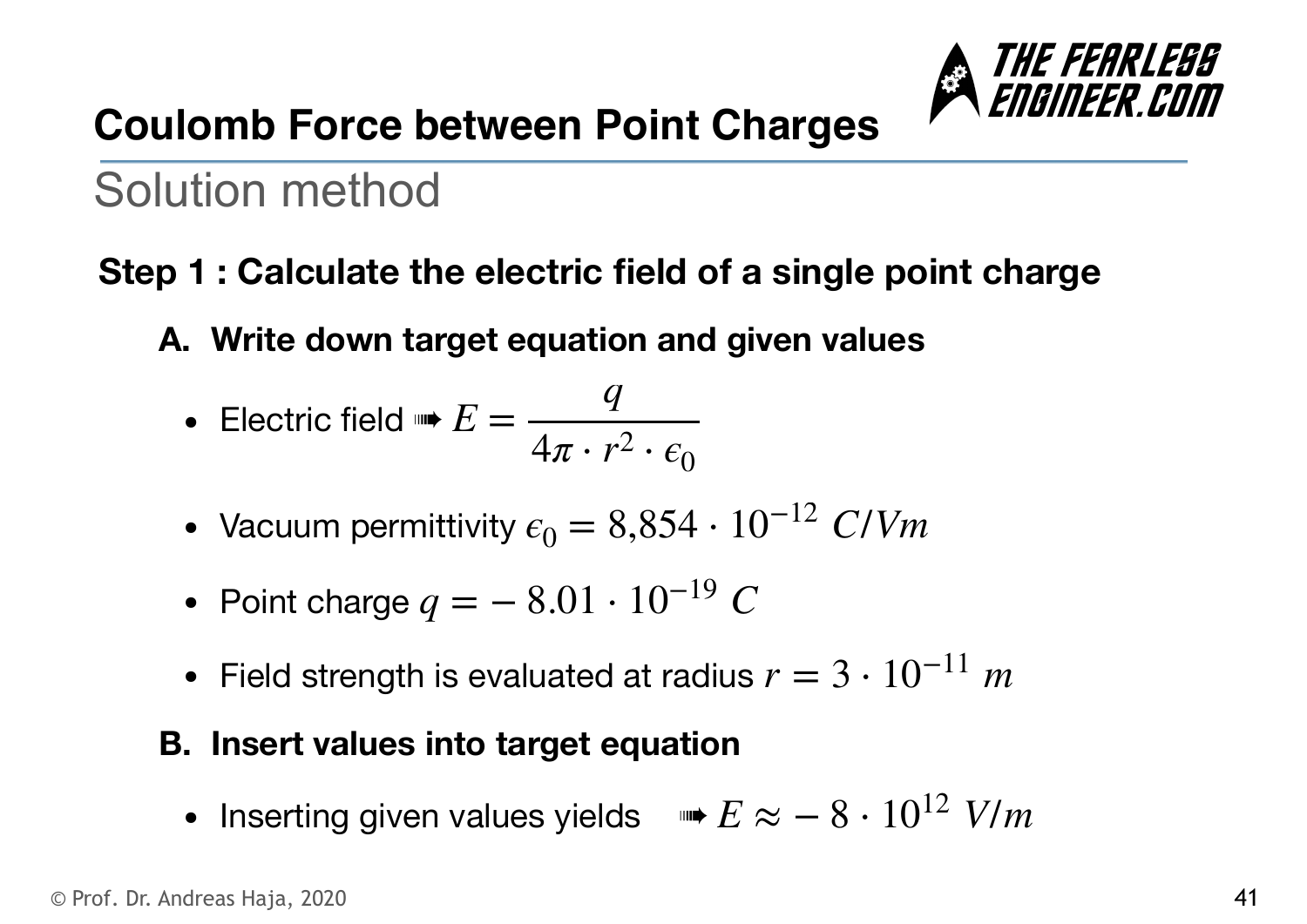

## **Coulomb Force between Point Charges**

# Solution method

### **Step 2 : Calculate Coulomb force between 2 point charges**

- **C. Write down target equation and given values** 
	- Coulomb force equation  $\mathbf{F}_{12} = q_1 \cdot E_2 =$  $q_1 \cdot q_2$  $4\pi \cdot r_{12}^2 \cdot \epsilon_0$
	- Sign and amount of charge  $q_2 = 1.602 \cdot 10^{-18}$  *C*

#### **D. Calculate Coulomb Force**

• Inserting given values yields

$$
F_{12} = 1.602 \cdot 10^{-18} \ C \cdot (-8) \cdot 10^{-12} \ V/m = -12.8 \cdot 10^{-6} \ N
$$